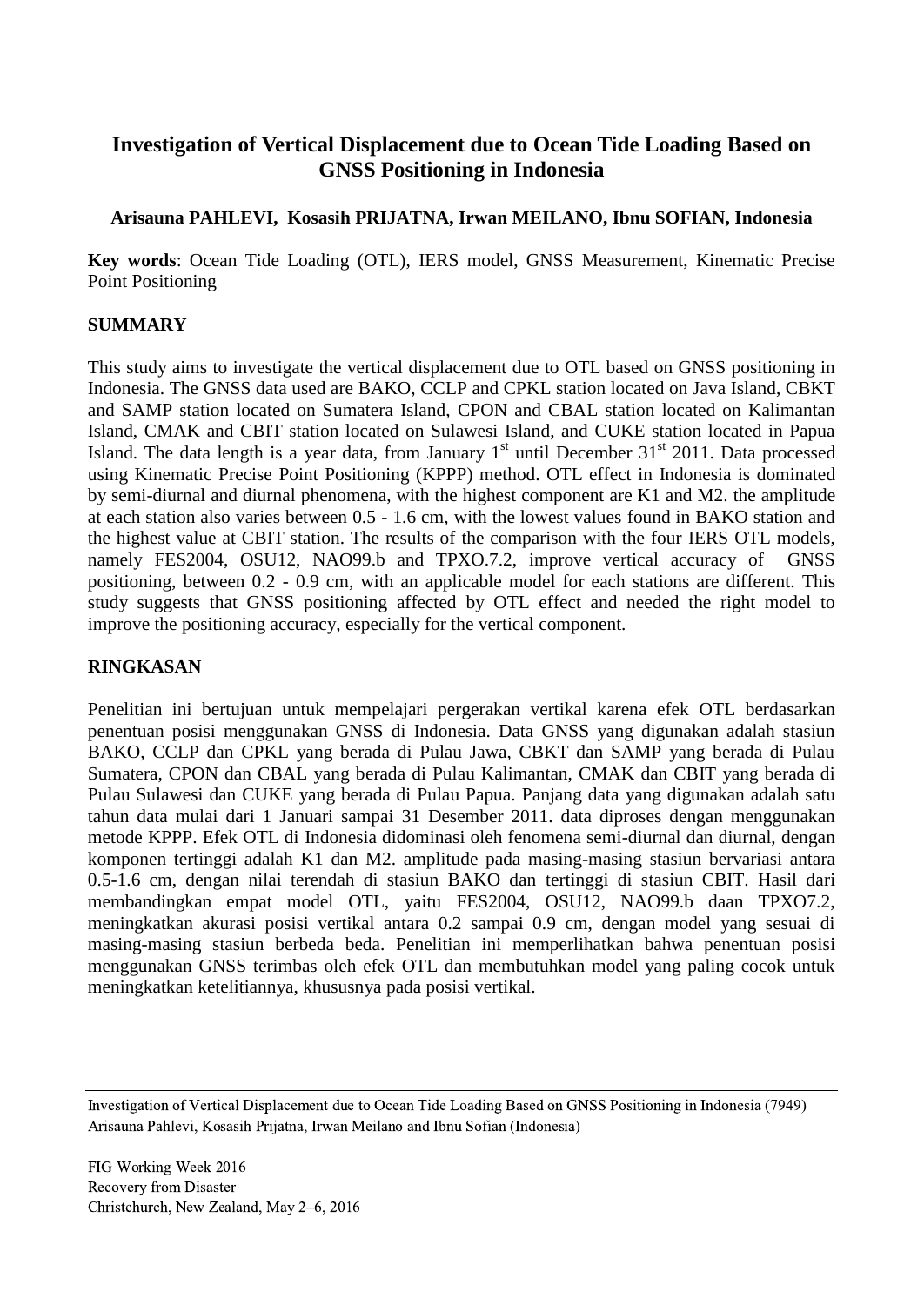# **Investigation of Vertical Displacement due to Ocean Tide Loading Based on GNSS Positioning in Indonesia**

## **Arisauna PAHLEVI, Kosasih PRIJATNA, Irwan MEILANO, Ibnu SOFIAN, Indonesia**

### **1. INTRODUCTION**

In 2013, Indonesia launched a geospatial reference system, namely the Indonesian Geospatial Reference System 2013 (*Sistem Referensi Geospasial Indonesia* [SRGI2013]) that set out in the Rule of Head (*Peraturan Kepala*) Geospatial Information Agency (*Badan Informasi Geospasial* [BIG]) Number 15 Year 2013. The concrete manifestation of SRGI2013 in the field is a reference coordinate frame in the form of Geodetic Control Network (*Jaring Kontrol Geodesi* [JKG]). With this regulation, JKG must have high accuracy as a reference for the implementation of IG in Indonesia (Perka BIG 15/2013).

A year after, Indonesia set out Rule of Head Geospatial Information Agency (BIG) Number 15 Year 2014 about Technical Guidelines of Topographic Maps. In this rule, the largest scale for generating topographic maps, especially Indonesian Topographic Map (*Peta Rupabumi Indonesia* [RBI]), is 1:1000. The standard of geometric accuracy for RBI map on a scale of 1: 1000 is 0.2 meters for horizontal and vertical position (Perka BIG 15/2014). To fulfill this, the accuracy of SRGI 2013, which is realized by JKG, must achieve the accuracy in the level of  $\sim 1$  cm, but to connect SRGI 2013 to the international or global network the accuracy is  $\sim 1$  mm (Subarya, 2015).

As a single Indonesian geospatial reference, SRGI 2013 must fulfill the standard of accuracy following the existing regulations. To obtain high accuracy for JKG coordinates, the positioning should use satellite based technology, i.e. by using Global Positioning System (GPS). GPS, now familiar with Global Navigation Satellite Systems (GNSS), is a constellation of satellites that transmits signals to provide accurate Position, Velocity and Time (PVT) information that is accessible to anyone with a receiver (Zheng, 2006).

As positioning technology, GNSS is also has error sources, one of them error due to Ocean Tide Loading (OTL) effect. Ocean tides cause a temporal variation of the ocean mass distribution and the associated load on the crust and produce time-varying deformations of the Earth (McCarthy et al., 2004). To improve the positioning accuracy, models for correcting the OTL have to be applied. Currently a global model issued by McCarthy has been recommended the IERS Convention 2003 (McCarthy, 2004). Unfortunately, the global models might not be accurate to be applied in Indonesia. Therefore, assessment of relational of global models and also vertical displacement of OTL in Indonesia are necessary.

# **2. OCEAN TIDE LOADING (OTL) MODEL**

Investigation of Vertical Displacement due to Ocean Tide Loading Based on GNSS Positioning in Indonesia (7949) Arisauna Pahlevi, Kosasih Prijatna, Irwan Meilano and Ibnu Sofian (Indonesia)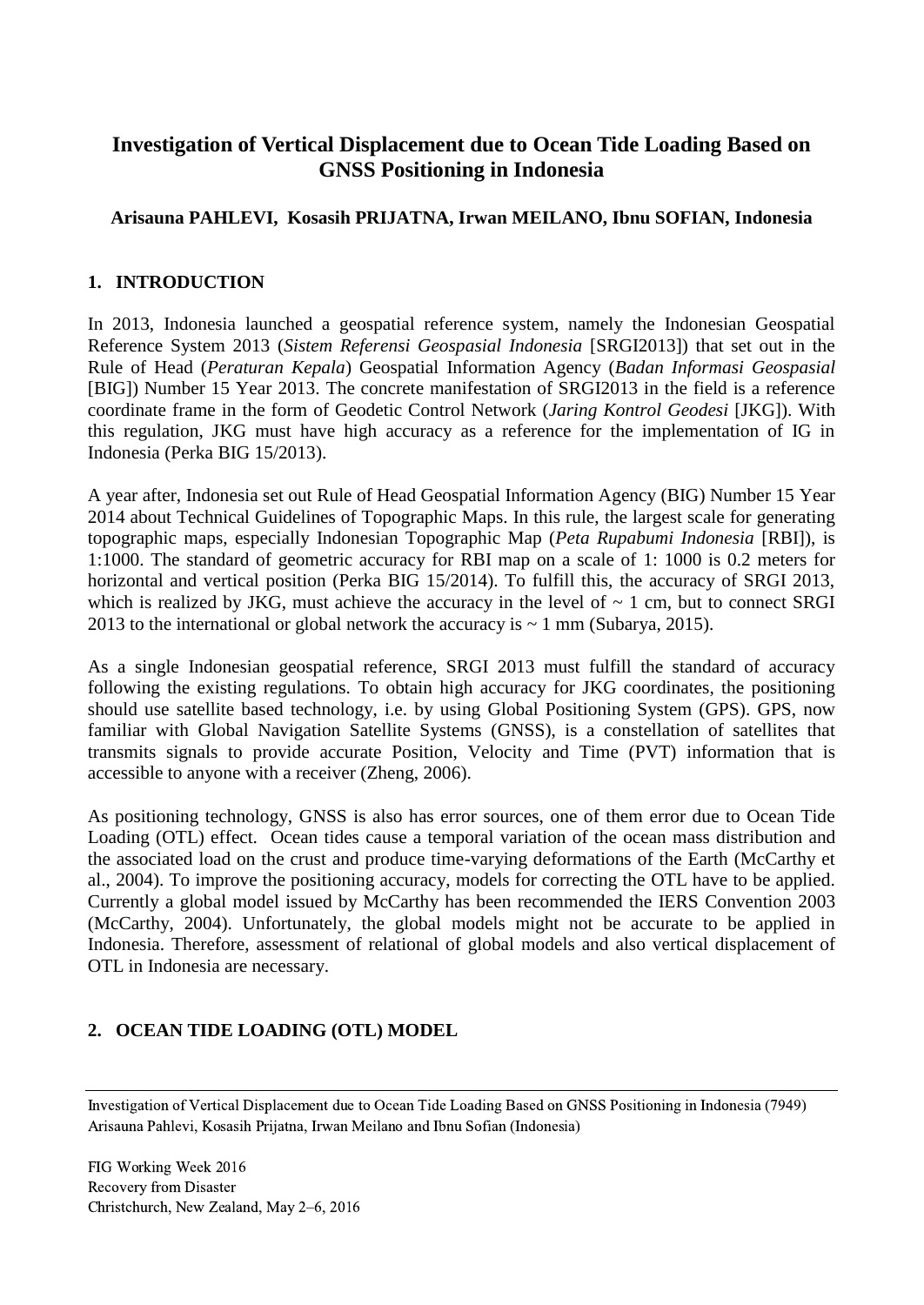Ocean tides are caused by a temporal variation of the ocean mass distribution and the associated load on the crust and produce time-varying deformations of the Earth (McCarthy, 2004). The OTL correction is computed using the coefficients made by Scherneck (1991). Which is consists of the diurnal waves K1, O1, P1, Q1, the semi diurnal waves M2, S2, N2, K2 and the long term waves Mf, Mm and Ssa. The different tidal constituents are computed and combined to accurately predict the future tides (Yeh, 2011). OTL also influences crust movement, explaining why GPS positioning coordinates vary slightly with the tides. The model of ocean loading is given as follows (McCarthy, 1996; IERS, 2003):

 $\Delta c = \sum_i f_i A_{ci} \cos(w_i t + \chi_i + u_i - \phi_{ci})$ 

Where, is displacement caused by ocean loading; *j* is represents 11 tidal waves (K1, O1, P1, Q1, M2, S2, N2, K2, Mf, Mm and Ssa); is depends on the longitude of lunar node (at 1-3 mm precision f<sub>i</sub> =1); uj is depends on the longitude of lunar node (at 1-3 mm precision uj =0); is an angular velocity at time  $t = 0h$ ; is an astronomical argument at time  $t = 0h$ ; is a station specific amplitude; is a station specific phase.

In this study, four models are chosen to conduct surveys: FES2004, OSU12, NAO.99b, and TPXO.7.2 (**Table 1**). The OTL models were computed using Hans–Georg Scherneck's web tool [\(http://www.holt.oso.chalmers.se/~loading/\)](http://www.holt.oso.chalmers.se/~loading/).

#### **3. DATA AND METHOD**

#### **3.1 Data**

GNSS permanent station in Indonesia, particularly in BIG, is also called Indonesian Permanent GNSS Station Network (IPGSN). The main purpose of IPGSN is to maintain the accuracy and precision level of national control network in Indonesia and also to help many activities, both scientific and practical activities, such as geodynamics and deformation surveys, ionosphere and meteorology study, surveying and mapping-based real time, and other applications.

In this study, the data used is GNSS data that connected to IPGSN. The data used are RINEX observations that have 30 seconds observation interval.

| <b>Name of Model</b> | <b>Resolution</b>      | <b>Area</b> | <b>Input</b>                                                                                                                                              |  |  |
|----------------------|------------------------|-------------|-----------------------------------------------------------------------------------------------------------------------------------------------------------|--|--|
| <b>FES2004</b>       | $1/8^0 \text{x} 1/8^0$ | Global      | numerical<br>model,<br>improved<br>Computed<br>by<br>by<br>assimilating tide gauge and altimetry data $(T/P)$ and $ERS$ -<br>2).                          |  |  |
| OSU <sub>12</sub>    | $1/4^0$ X $1/4^0$      | Global      | Pure empirical tide model based on satellite altimetry<br>data from TOPEX, Jason-1/-2, Envisat, and GFO that                                              |  |  |
| NAO.99b              | $1/2^0 \times 1/2^0$   | Global      | have been interpolated using least-squares collocation.<br>Based on the same hydrodynamics model as the<br>Schwiderski model, but has TOPEX/Poseidon data |  |  |
| <b>TPXO.7.2</b>      | $1/4^{0}$ X $1/4^{0}$  | Global      | incorporated into it.<br>Computed using inverse theory using tide gauge and                                                                               |  |  |

Investigation of Vertical Displacement due to Ocean Tide Loading Based on GNSS Positioning in Indonesia (7949) Arisauna Pahlevi, Kosasih Prijatna, Irwan Meilano and Ibnu Sofian (Indonesia)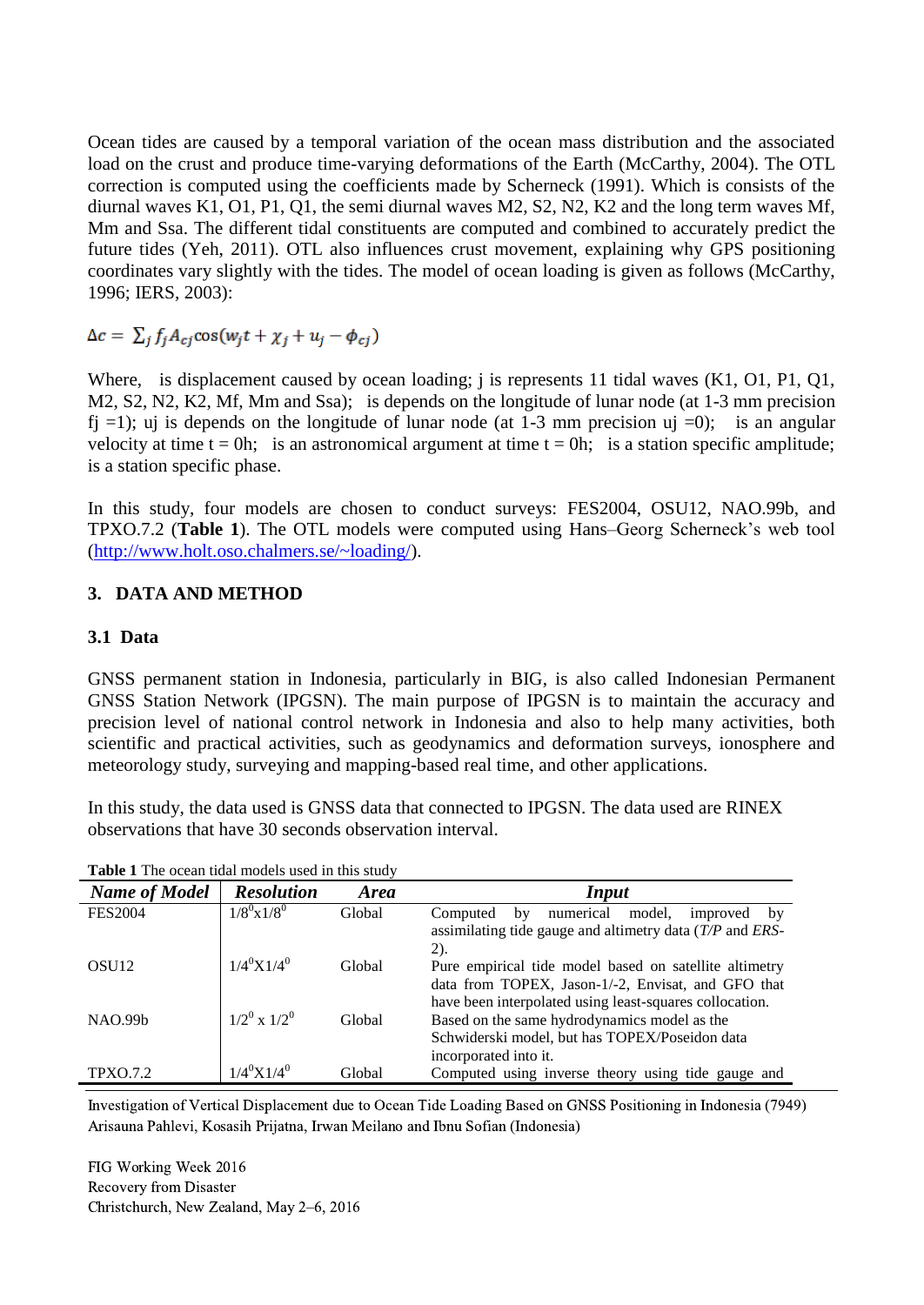| <b>Station</b> | <b>Location</b>     | Receiver             | Antenna             | Coordinate |            |  |  |  |
|----------------|---------------------|----------------------|---------------------|------------|------------|--|--|--|
| <b>Name</b>    |                     |                      |                     | Longitude  | Latitude   |  |  |  |
| <b>CBKT</b>    | <b>Bukit Tinggi</b> | <b>LEICA</b>         | LEIAT504GG          | 100.37109  | $-0.30898$ |  |  |  |
|                |                     | GRX1200GGPRO         |                     |            |            |  |  |  |
| <b>SAMP</b>    | Sampali             | Ashtech UZ-12        | ASH700936A M        | 113.25194  | $-7.19544$ |  |  |  |
| <b>BAKO</b>    | Cibinong            | <b>LEICA</b>         | LEIAT504GG          | 106.84891  | $-6.49105$ |  |  |  |
|                |                     | GRX1200GGPRO         |                     |            |            |  |  |  |
| <b>CCLP</b>    | Cilacap             | <b>LEICA</b>         | LEIAR <sub>25</sub> | 109.01016  | $-7.73763$ |  |  |  |
|                |                     | $GRX1200 + GNSS$     |                     |            |            |  |  |  |
| <b>CPKL</b>    | Pekalongan          | <b>LEICA</b>         | LEIAR <sub>25</sub> | 109.66944  | $-6.88701$ |  |  |  |
|                |                     | $GRX1200 + GNSS$     |                     |            |            |  |  |  |
| <b>CPON</b>    | Pontianak           | <b>TOPCON Net-G3</b> | <b>TOPCON CR.G3</b> | 109.32904  | $-0.00361$ |  |  |  |
| <b>CBAL</b>    | Balikpapan          | <b>TOPCON Net-G3</b> | <b>TOPCON CR.G3</b> | 116.83971  | $-1.25614$ |  |  |  |
| <b>CMAK</b>    | Makasar             | <b>TOPCON Net-G3</b> | <b>TOPCON CR.G3</b> | 119.40801  | $-5.13480$ |  |  |  |
| <b>CBIT</b>    | Bitung              | <b>TOPCON Net-G3</b> | <b>TOPCON CR.G3</b> | 125.18675  | 1.44312    |  |  |  |
| <b>CUKE</b>    | Merauke             | LEICA                | LEIAR25             | 140.39416  | -8.48985   |  |  |  |
|                |                     | $GRX1200 + GNSS$     |                     |            |            |  |  |  |

**Table 2** List of IPGSN stations



### **3.2 Method**

**Figure 1** IPGSN stations that used in this study

We processed 10 stations data from the beginning of  $1<sup>st</sup>$  January 2011 through in the 31<sup>st</sup> December 2011, 1 year in total, using free software that called RTKLib with Comment User Interface (CUI) in Kinematic Precise Point Positioning (KPPP) method. OTL have temporal characteristic. Temporal characteristic that are commonly seen are semidiurnal, diurnal and long-period (Weber, et al.,2011).

Investigation of Vertical Displacement due to Ocean Tide Loading Based on GNSS Positioning in Indonesia (7949) Arisauna Pahlevi, Kosasih Prijatna, Irwan Meilano and Ibnu Sofian (Indonesia)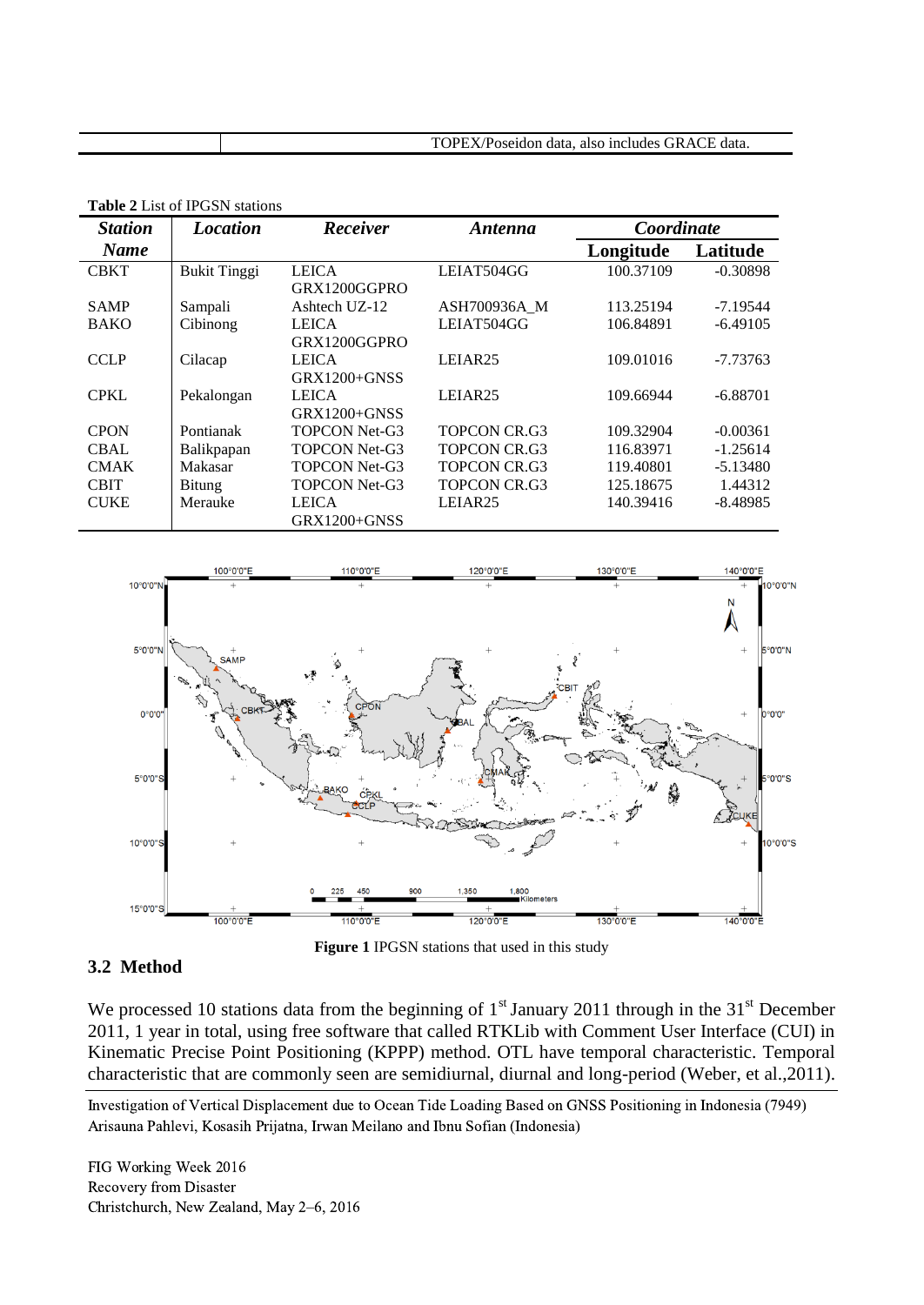The former can be monitored very precisely by satellite techniques like GNSS (Weber, et al.,2011). GNSS processing mode that can process data epoch wise is Kinematic Precise Point Positioning (KPPP) mode (Zumberge et al., 1997; Allison et al.,2004). KPPP utilizes precise satellite orbit and clock data from a previous global network solution to allow coordinates of GNSS receivers to be obtained on an individual basis, typically with few-mm precision, from 24-hour datasets (Bar-Sever et al.,1998; Allison et al.,2004).

**Figure 1** shows the stations that used in this study. The stations represent big island in Indonesia and located close to inland waters and/or Open Ocean. We used IGS satellite clocks and orbits, this file can be obtained via Internet access from IGS website [http://igscb.jpl.nasa.gov,](http://igscb.jpl.nasa.gov/) which were determined using a consistent set of models over the entire time span, including absolute antenna phase center models for both receiver and satellite antennas (Schmid et al. 2007). Troposphere correction using estimate ZTD+Grad and Ionospheric correction using iono free LC. In our solutions, we used a  $7^0$  elevation mask. Carrier phase ambiguities were not resolved. For align to reference frame, we are not specified reference frame. The result is height variation time series from GPS observation data. Vertical displacement are obtained from height variation time series

To assessment the characteristics of vertical displacement in each station, then performed spectral analysis using a Fast Fourier Transform (FFT). Spectral analysis is done to see the most dominant frequency of each phenomenon and variation and Also its accuracy/standard deviation. The spatial pattern and characteristic that are dominant in the vertical displacement can be obtained from this analysis from, whether the diurnal, semidiurnal or long period.

## **4. RESULT AND ANALYSIS**

### **4.1 Vertical Displacement Time Series**

Vertical displacement time series produced by RTKLib with KPPP method is a three-dimensional (3D) coordinate toposentric. The resulting time series, there are have missing or gap data. To produce the analysis in the frequency domain (spectral domain) using Fast Fourier Transform (FFT) it takes time series intact and should not be interrupted. Therefore, if there are gaps data, to fill in the gaps, then the methods used are interpolating the data or fill in the blanks with the model (Variandy, 2014). In this study, the method of filling the gap data is spline interpolation. The average amount of gaps data at each station in one year is 19 days of data, so that the percentage of data lost in one year was 5.2%, the biggest percentage is in CPON station with 15.61% and the smallest is in CPKL station 0.27%. This percentage is small, so it does not interfere with the overall data when filling the gaps data using interpolation method.

**Figure 2** shows the vertical displacement time series from GPS observation data of BAKO station located in the Bogor district. In that figure, there are many outliers, so we need to detect outliers and eliminate outliers. Detecting outliers is to calculate the gross-error then discard data beyond the gross-error range (Elgazooli, 2012). Gross-error was detected using the following formula:

Investigation of Vertical Displacement due to Ocean Tide Loading Based on GNSS Positioning in Indonesia (7949) Arisauna Pahlevi, Kosasih Prijatna, Irwan Meilano and Ibnu Sofian (Indonesia)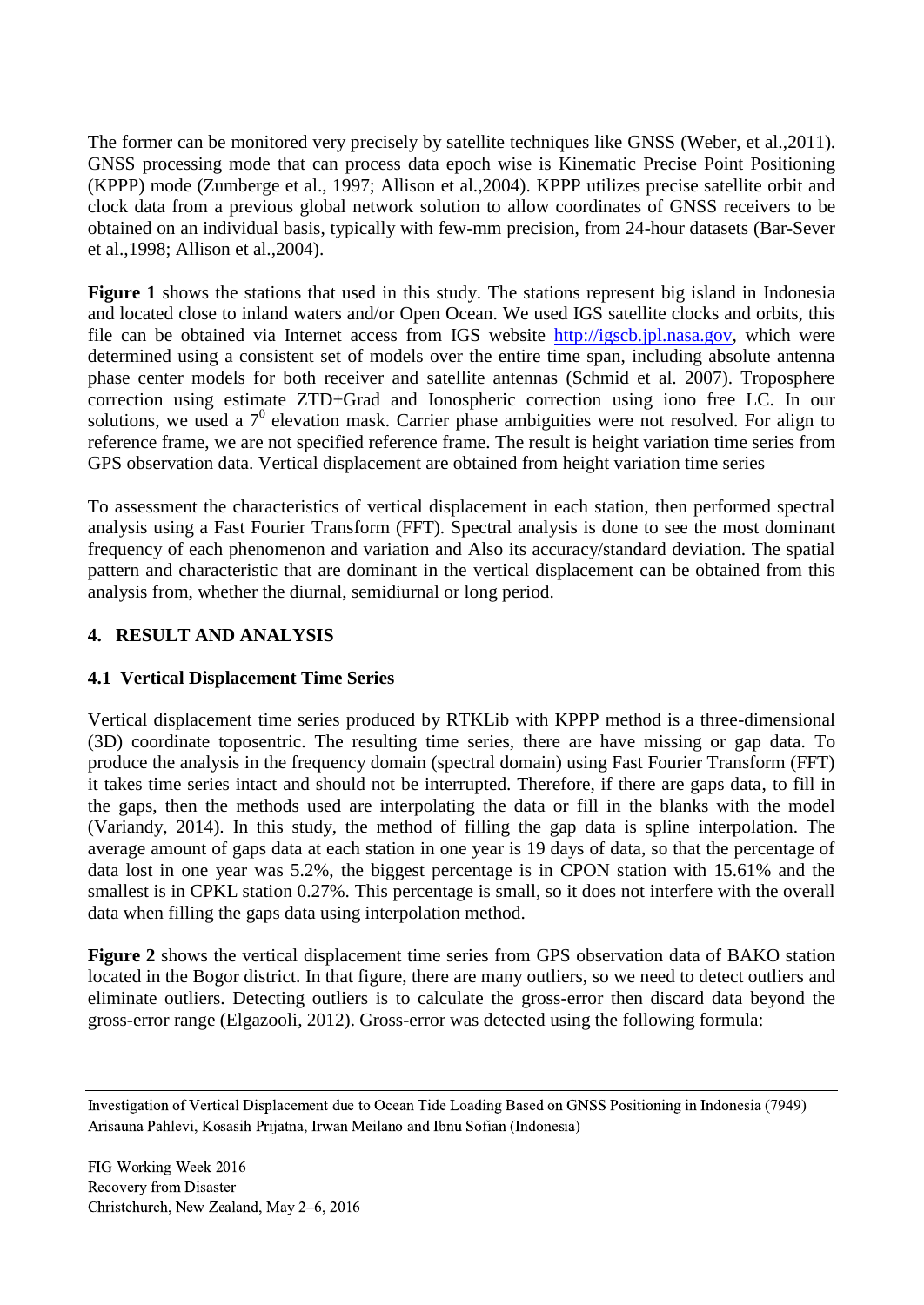$$
UCL = \overline{x} + 3\sigma
$$
  
\n
$$
CL = \overline{x}
$$
  
\n
$$
LCL = \overline{x} - 3\sigma
$$

UCL is Upper Control Limit, CL is Control Limit, and LCL is Lower Control Limit.  $\bar{x}$  is mean and σ is standard deviation. After discard data that beyond gross-error range, the steps taken to remove the outlier using moving average filtering. Moving average is a low pass filter with filter coefficients equal to the reciprocal of the span. Span or window that is used in this step is 119, assuming the smallest phenomena that wants to be seen in this study is a daily phenomenon, so that the smallest interval of data can still be used to see daily phenomena is 1 hour. Interval data used in this study is 30 seconds, so in one hour there are 120 data, because the moving average span must be odd, therefore the span used is 119.



**Figure 2** Vertical displacement time series in BAKO station before outlier removed

Investigation of Vertical Displacement due to Ocean Tide Loading Based on GNSS Positioning in Indonesia (7949) Arisauna Pahlevi, Kosasih Prijatna, Irwan Meilano and Ibnu Sofian (Indonesia)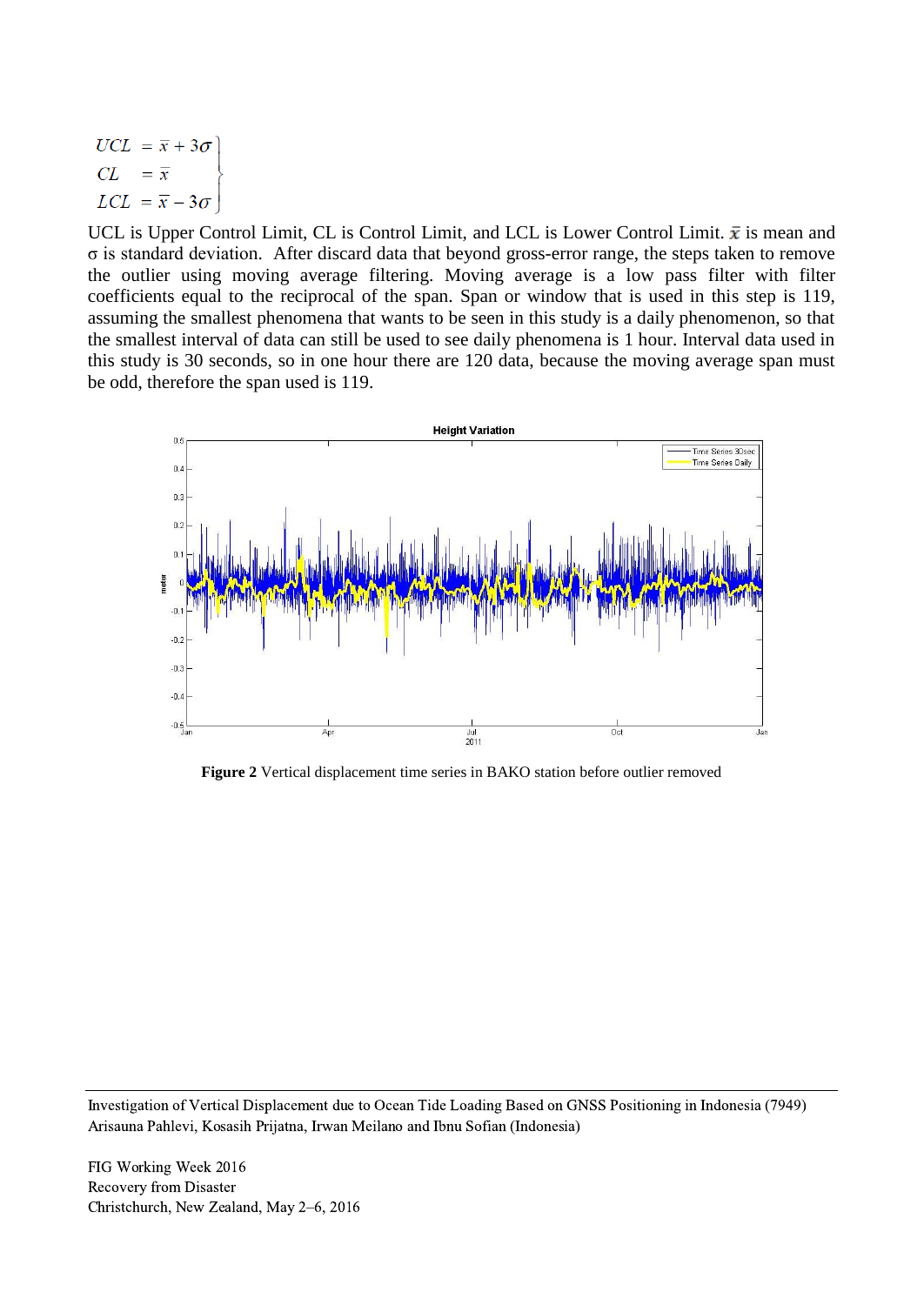

**Figure 3** Vertical Displacement time series in BAKO station after outlier removed

**Table 3** Maximum, minimum and displacement value for each stations

| <b>Station</b> | Min Value | Max Value | Average   | <b>Displacement</b> | <b>RMS</b> Error |
|----------------|-----------|-----------|-----------|---------------------|------------------|
|                | (m)       | (m)       | (m)       | (m)                 | (m)              |
| <b>BAKO</b>    | $-0.1$    | 0.0787    | $-0.0113$ | 0.1787              | 0.0338           |
| <b>CBAL</b>    | $-0.2172$ | $\Omega$  | $-0.1172$ | 0.2172              | 0.0365           |
| <b>CBIT</b>    | $-0.2204$ | 0.0878    | $-0.0663$ | 0.3082              | 0.0629           |
| <b>CBKT</b>    | $-0.1228$ | 0.0409    | $-0.04$   | 0.1637              | 0.031            |
| <b>CCLP</b>    | $-0.1568$ | 0.0304    | $-0.0645$ | 0.1872              | 0.0408           |
| <b>CMAK</b>    | $-0.1242$ | 0.0728    | $-0.026$  | 0.197               | 0.0439           |
| <b>CPKL</b>    | $-0.1801$ | 0.0164    | $-0.0841$ | 0.1965              | 0.0398           |
| <b>CPON</b>    | $-0.1504$ | 0.0625    | $-0.0434$ | 0.2129              | 0.0454           |
| <b>CUKE</b>    | $-0.0977$ | 0.0947    | 0.0011    | 0.1924              | 0.0364           |
| <b>SAMP</b>    | $-0.1068$ | 0.1161    | 0.0034    | 0.2229              | 0.0412           |

Before outlier removed the maximum and minimum values is 0.2645 and -0.2544 meters. After outlier removed the maximum and minimum values is 0.0787 and -0.1 meters. The maximum and minimum values is a vertical displacement value. For more details, **Table 3** shows the vertical displacement of all stations.

**Table 3** and **Figure 4** shows that CBIT station (Bitung) has the largest vertical displacement with the value is 0.3082 meters, and CBKT station (Bukit Tinggi) has the smallest vertical displacement with the value is 0.1637 meters. Each station has a different displacement value, to further strengthen the results and also to assess the pattern and characteristic of OTL effects it is necessary to analyze the spectral domain.

Investigation of Vertical Displacement due to Ocean Tide Loading Based on GNSS Positioning in Indonesia (7949) Arisauna Pahlevi, Kosasih Prijatna, Irwan Meilano and Ibnu Sofian (Indonesia)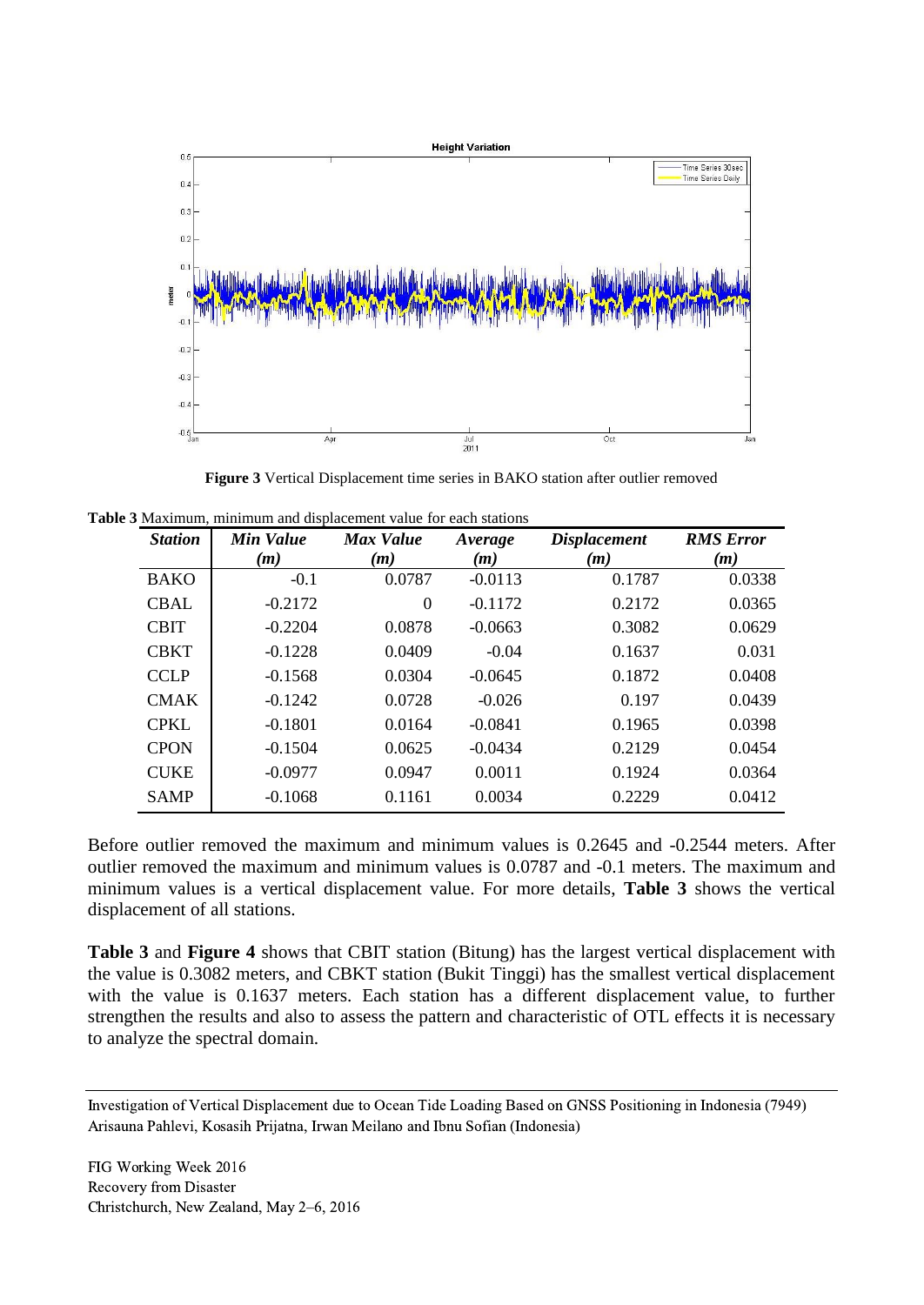

**Figure 4** Displacement and RMS error value for each station

#### **4.2 Patterns and Characteristics OTL Displacement for each station**

To know a phenomenon in each station it is necessary to change the time series in the spatial domain into the spectral domain using Fast Fourier Transform (FFT). **Figure 5** shows the amplitude variation of the spectral domain phenomenon. Power spectrum variation of vertical displacement dominated by Diurnal and Semi-diurnal phenomena. The largest phenomena are K1 and M2 phenomena, K1 is Luni-solar diurnal tide and M2 is lunar semi-diurnal tide. The largest power spectrum is in CBIT station, located in Bitung, North Sulawesi Province with amplitude value in M2 phenomena is 0.016 meters. The smallest power spectrum value is BAKO station, located in Bogor, West Java Province with amplitude value in M2 phenomena is 0.0059 meters.

Similarly its displacement, pattern and characteristic in spectral domain of OTL also influenced by the location of the station. From amplitude variation, CBIT, CCLP, CPON, CUKE, SAMP and CBAL station, has amplitude value more than 0.01 meters or more than 1 cm. While, BAKO, CBKT, CMAK and CPKL station has amplitude value less than 1 cm. From the calculation results in the spatial domain, displacement at each station is directly proportional to the amplitude value in spectral domain. Indonesian seas are mostly shallow water, the topography and depth distributions of the ocean floors around Indonesia affects the amplitude value of OTL (Yeh, et al, 2011). Problem areas are mostly shallow seas with large tidal amplitude.

Investigation of Vertical Displacement due to Ocean Tide Loading Based on GNSS Positioning in Indonesia (7949) Arisauna Pahlevi, Kosasih Prijatna, Irwan Meilano and Ibnu Sofian (Indonesia)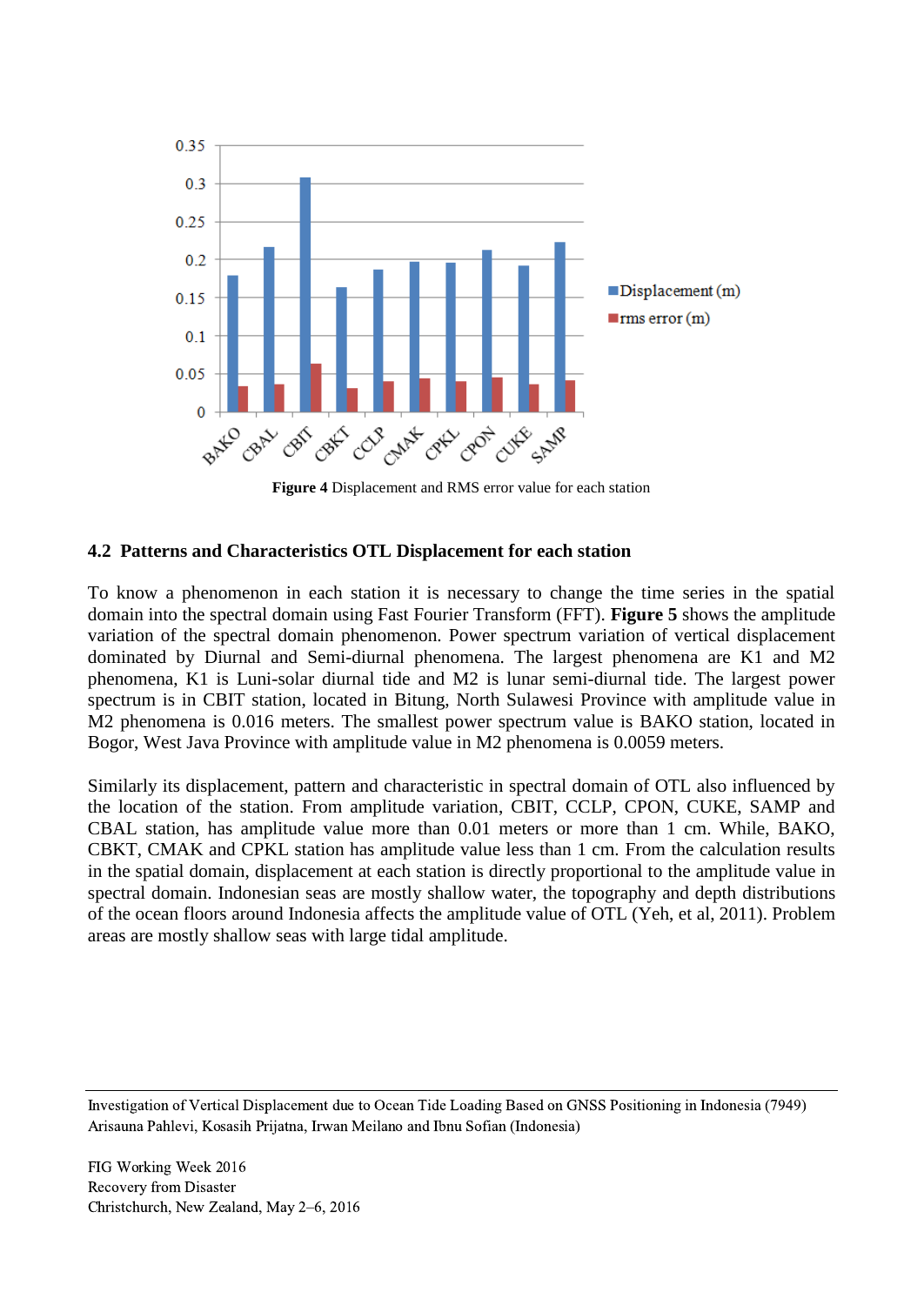

#### **4.3 Relation of modeled and observed OTL**

This section describes how OTL model affects GNSS positioning. After time series processing without OTL corrections, corrections derived from ocean tide models were applied to evaluate their effect on the resulting site coordinates. The OTL models that used in this study are FES2004, OSU12, NAO99.b and TPXO.7.2. Because of GNSS satellite are gravitationally attracted by the mass of the whole Earth system, so their trajectories are physically relative to Center of Mass (Fu, 2011).

**Figure 5** shows the height variation or vertical displacement with no OTL correction and using OTL correction in BAKO station at daily time series for a year. Average rms error before using OTL correction is 0.0338 meters, using FES2004 correction the average rms error is 0.03144 meters, using OSU12 model the average rms error is 0.0319 meters, using NAO99.b the average rms error is 0.0315 meters, and using TPXO.7.2 the average rms error is 0.03142 meters. For BAKO station, TPXO.7.2 model have the smallest average rms error value with no OTL correction vertical displacement. That mean, TPXO.7.2 applicable for use in BAKO station. Respectively, demonstrating improvements of 0.19 - 0.24 cm in the vertical positioning precision in BAKO station. In other station, OTL correction improves  $0.2 - 0.9$  cm in vertical positioning precision.

**Figure 6** shows the average rms error value for each station. For each station, have different fit models. At the station CBAL, TPXO.7.2 also has the smallest RMS error average value. In CBKT, CCLP and CPON station, FES2004 OTL is a model that has the smallest RMS error average value. Unlike the CBIT and CPKL, on both stations, OSU12 model have the smallest RMS error average value. While at the SAMP station, NAO99.b has the smallest RMS error average value. This means

Investigation of Vertical Displacement due to Ocean Tide Loading Based on GNSS Positioning in Indonesia (7949) Arisauna Pahlevi, Kosasih Prijatna, Irwan Meilano and Ibnu Sofian (Indonesia)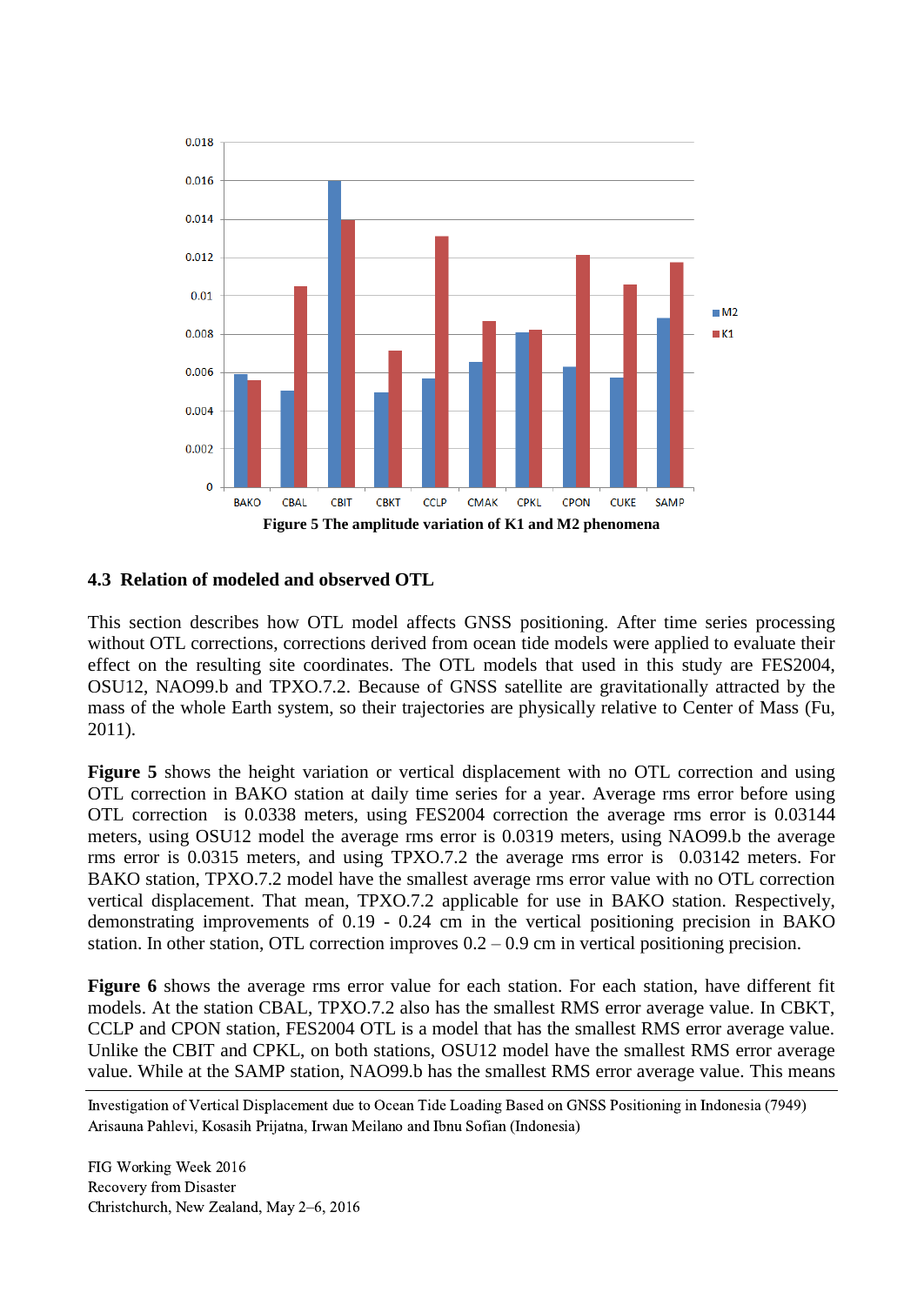that each station has a different characteristic so that the most applicable model to be used to correct for the OTL effects is also different.



**Figure 6 Height variation with and without OTL correction in BAKO station**



### **5. CONCLUSIONS**

Investigation of Vertical Displacement due to Ocean Tide Loading Based on GNSS Positioning in Indonesia (7949) Arisauna Pahlevi, Kosasih Prijatna, Irwan Meilano and Ibnu Sofian (Indonesia)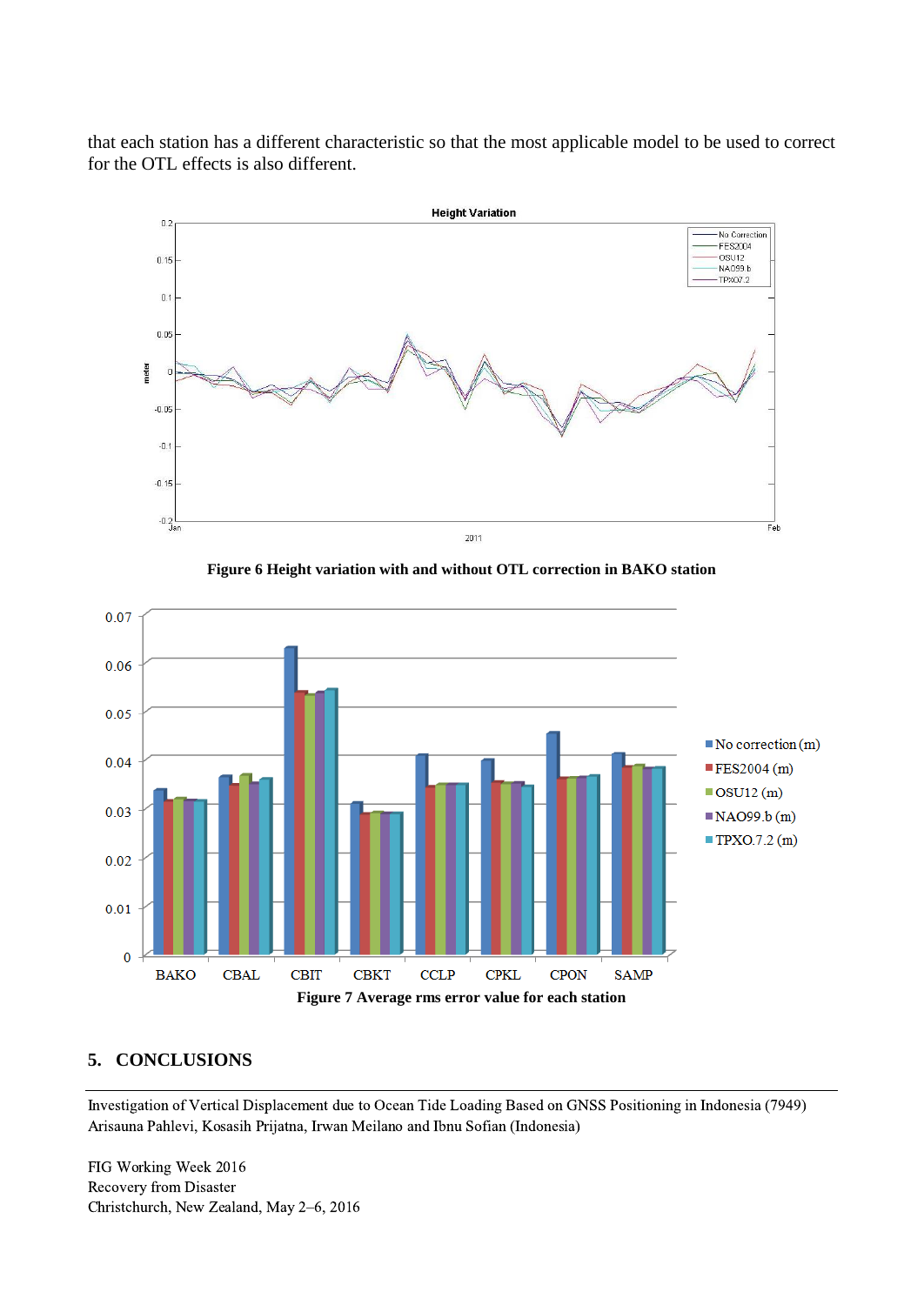Based on the results of GNSS data processing, the vertical displacement as a result of OTL effect have different values at each station. Vertical displacement range between 0.16 - 0.3 meters with rms error value between 3-6 cm. The results of spectral domain analysis, phenomena that occur in Indonesia is dominated by the semi-diurnal and diurnal, with the highest component are K1 and M2. the amplitude at each station also varies between 0.5 - 1.6 cm, with the lowest values found in BAKO station and the highest value at CBIT station. The results of the comparison with the four OTL models improve vertical accuracy of GNSS positioning, between 0.2 - 0.9 cm, with an applicable model for each stations are different.

The accuracy of GNSS data processing using software RTKLib unsatisfactory, for the next study, suggested using scientifics software and improve the other models that affect the accuracy of GNSS positioning. To ensure OTL amplitude value of each station need to be checked by using the tidal station. the tidal amplitude from tidal station can be used as a validator of the model OTL. By using 10 stations GNSS, less cover all areas of Indonesia, which consists of thousands of islands, therefore it is highly advisable to increase the number of stations so that the conclusions could be more comprehensive. However, as a first step of the study, this study suggests that GNSS positioning affected by OTL effect, especially for the vertical component.

#### **REFERENCES**

- Allison, C. R., P. J. Clarke, S. J. Edwards, and M. A. King (2004) : Stability of direct GPS estimates of ocean tide loading, *Geophysical Research Letters*, VOL. 31, L15603.
- Badan Informasi Geospasial (BIG) (2013) : Peraturan Kepala Badan Informasi Geospasial Nomor 15 Tahun 2013 Tentang Sistem Referensi Geospasial Indonesia 2013, Badan Informasi Geospasial, 4-5.
- Badan Informasi Geospasial (BIG) (2014) : Peraturan Kepala Badan Informasi Geospasial Nomor 15 Tahun 2014 Tentang Pedoman Teknis Ketelitian Peta Dasar.
- Bar-Sever, Y. E., P. M. Kroger, and J. A. Borjesson (1998), Estimating horizontal gradients of tropospheric path delay with a single GPS receiver, *J. Geophys. Res.*, 103, 5019– 5036.
- Cai, C. (2009) : Precise Point Positioning Using Dual-Frequency GPS and GLONASS Measurements, Thesis for degree of Master Science, University of Calgary.
- Elgazooli, B.A.G, and Ibrahim, A.M (2012): Multiple Gross Errors Detection in Surveying Measurement Using Statistical Quality Control. *Journal of Science and Technology vil. 13, ISSN 1605 – 427X, Engineering and Computer Sciences (E C S No. 1)*. [www.sustech.edu.](http://www.sustech.edu/)
- Fu Y., Freymueller J.T., Dam T.V. (2011): The effect of using inconsistent ocean tidal loading models on GPS coordinate solutions. *J. Geod. DOI* 10.1007/s00190-011-0528-1.
- Gregorius, T (1996): Gipsy Oasis II, How its work, Departement of Geomatics, University of Newcastle, USA.
- Ito, T., Okubo, M., & Sagiya, T. (2009) : High Resolution Mapping of Earth Tide Response Based on GPS Data in Japan. Journal of Geodynamics, 253-259.
- Khan, S. A. and H. G. Scherneck (2003) : The M2 ocean tide loading wave in Alaska: Vertical and horizontal displacements, modelled and observed. J. Geodesy, 77, 117-127, doi: 10.1007/s00190-003-0312-y.

Investigation of Vertical Displacement due to Ocean Tide Loading Based on GNSS Positioning in Indonesia (7949) Arisauna Pahlevi, Kosasih Prijatna, Irwan Meilano and Ibnu Sofian (Indonesia)